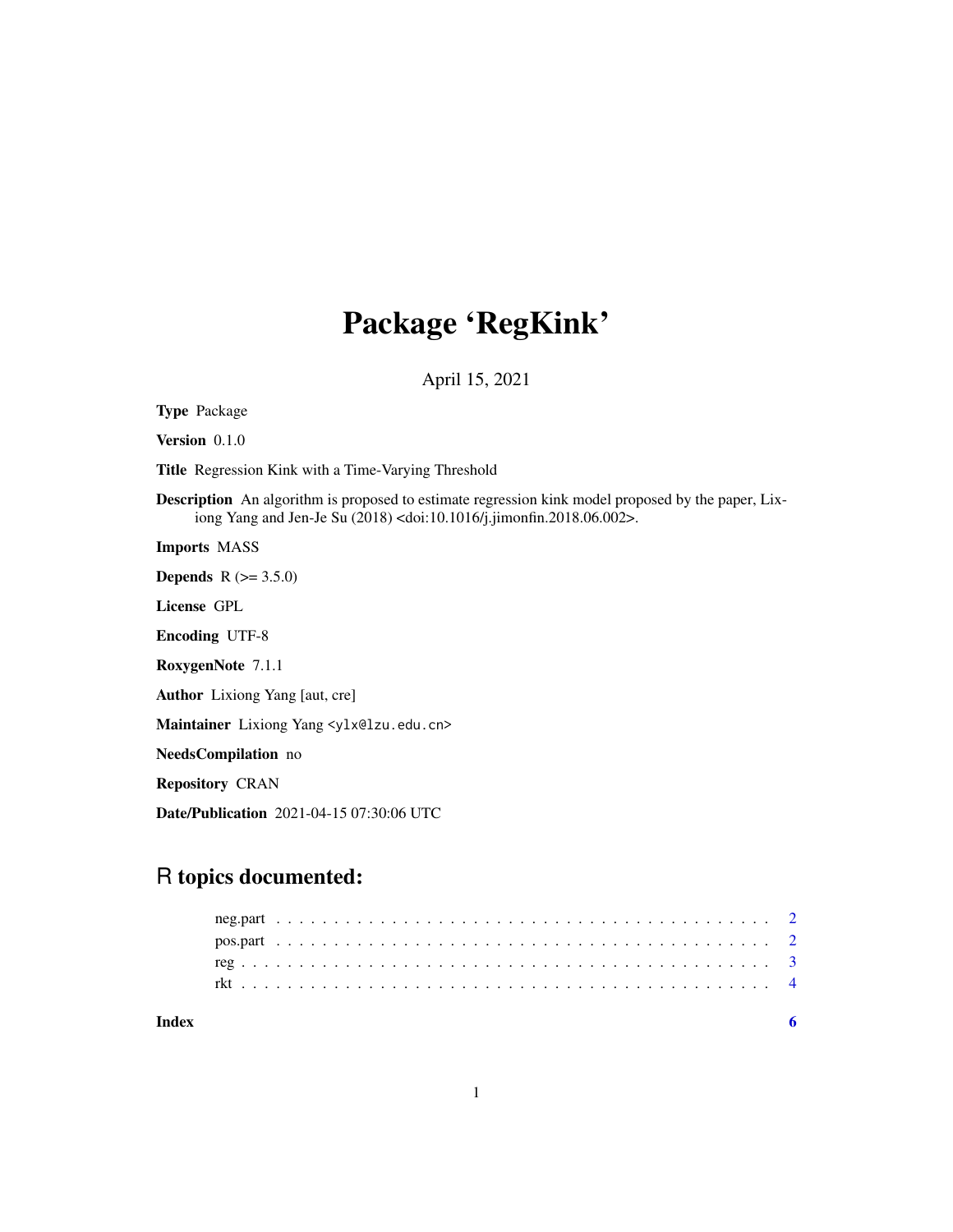<span id="page-1-0"></span>

#### Description

This is a function computing the negtive part of a variable.

#### Usage

neg.part(x)

#### Arguments

x A vector of response.

#### Value

ne The negative part of a variable.

#### Examples

```
pt1 <- proc.time()
##Simulated data
set.seed(12345)
n=200
x = \text{norm}(n)obj <- neg.part(x)
proc.time() - pt1
```
pos.part *positive part of a variable*

#### Description

This is a function computing the positive part of a variable.

#### Usage

```
pos.part(x)
```
#### Arguments

x A vector of response.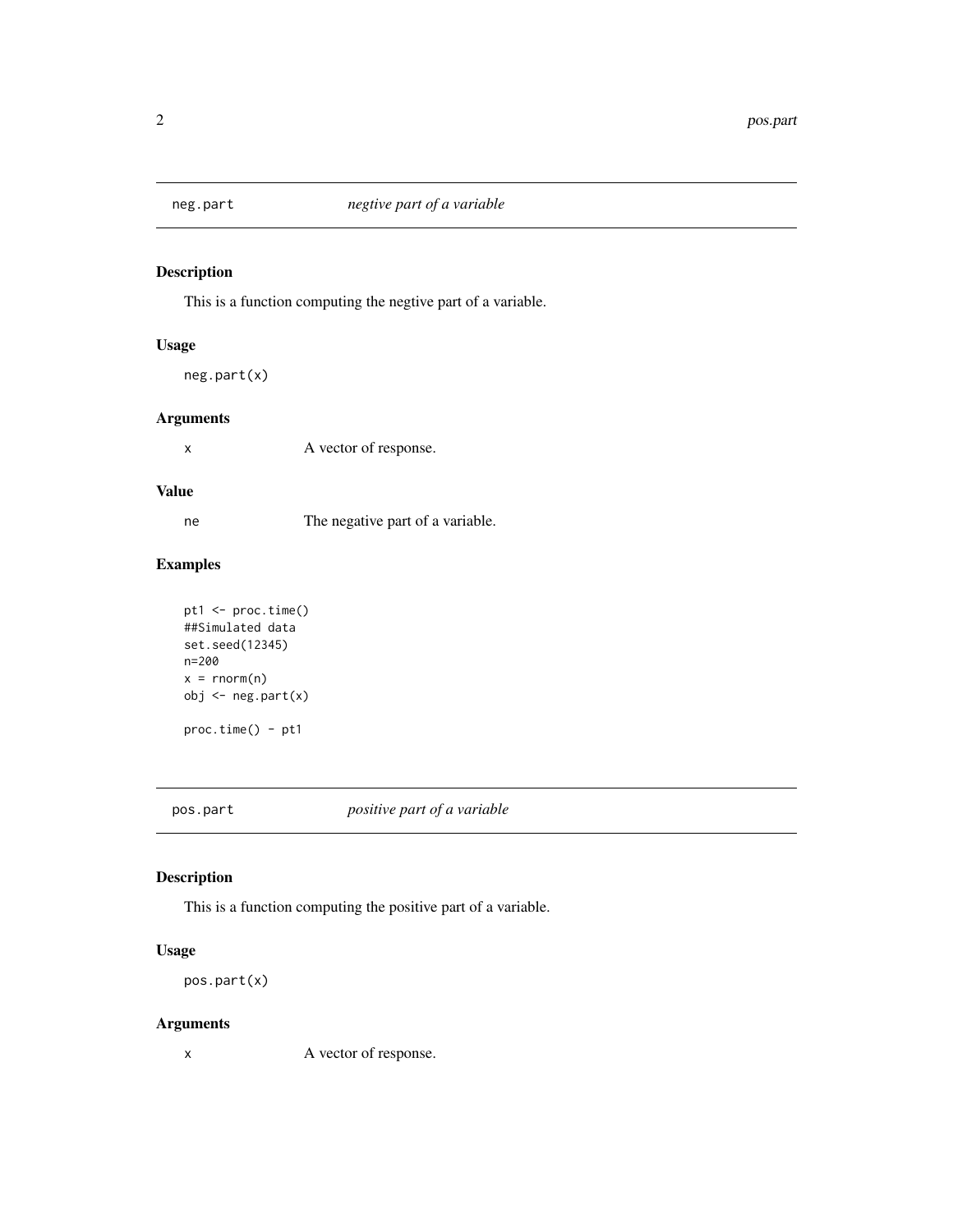<span id="page-2-0"></span>reg 3

### Value

ps The positive part of a variable.

#### Examples

```
pt1 <- proc.time()
##Simulated data
set.seed(12345)
n=200
x = \text{norm}(n)obj <- pos.part(x)
proc.time() - pt1
```
#### reg *linear regression*

#### Description

This is a function computing OLS estimates of linear model.

#### Usage

reg(X,y)

#### Arguments

| У | A vector of response. |
|---|-----------------------|
|   | data matrix           |

#### Value

bols The ols estimates of a linear regression model.

#### Examples

```
pt1 <- proc.time()
##Simulated data
set.seed(12345)
n=200
e = rnorm(n)X = \text{cbind}(1, \text{rnorm}(n))b0 = c(1,2)y = Xobj <- reg(X,y)
proc.time() - pt1
```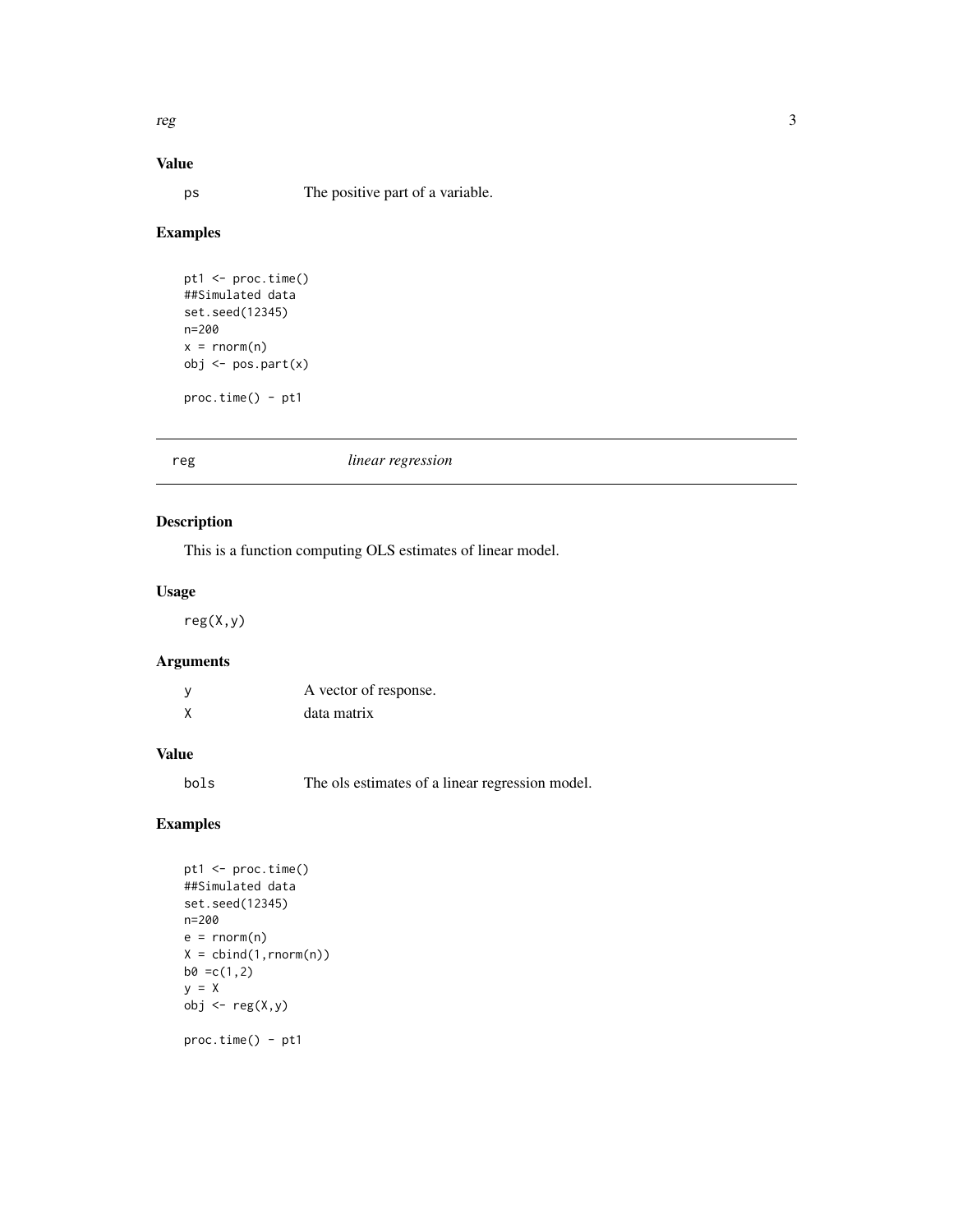#### <span id="page-3-0"></span>Description

This is a function estimating regression kink with a time-varying threshold.

#### Usage

rkt(y,x,z,q,r01,r02,r11,r12,stp1,stp2)

#### Arguments

| ٧    | A vector of response.                    |
|------|------------------------------------------|
| x    | A vector of regressor                    |
| z    | A data matrix of control variables       |
| q    | A vector of variable affecting threshold |
| r@1  | Lower bounder of parameter space for r0  |
| r@2  | Upper bounder of parameter space for r0  |
| r11  | Lower bounder of parameter space for r1  |
| r12  | Upper bounder of parameter space for r1  |
| stp1 | Step used in grid search of r0           |
| stp2 | Step used in grid search of r1           |

#### Value

A list with the elements

| bols      | The OLS estimates when a kink effect is ignored.                         |
|-----------|--------------------------------------------------------------------------|
| bt        | The regression coefficients when a kink effect is included in the model. |
| gammahat0 | The estimated threshold of the constant one in threshold parameters.     |
| gammahat1 | The estimated threshold of the slop in threshold parameters.             |
| sig       | The sum of squred errors of the kink model.                              |

#### Examples

```
sta <- proc.time()
##Simulated data
set.seed(12345)
n=200
x = \text{norm}(n)q = rnorm(n)rt = 0.2 - 0.5*q
```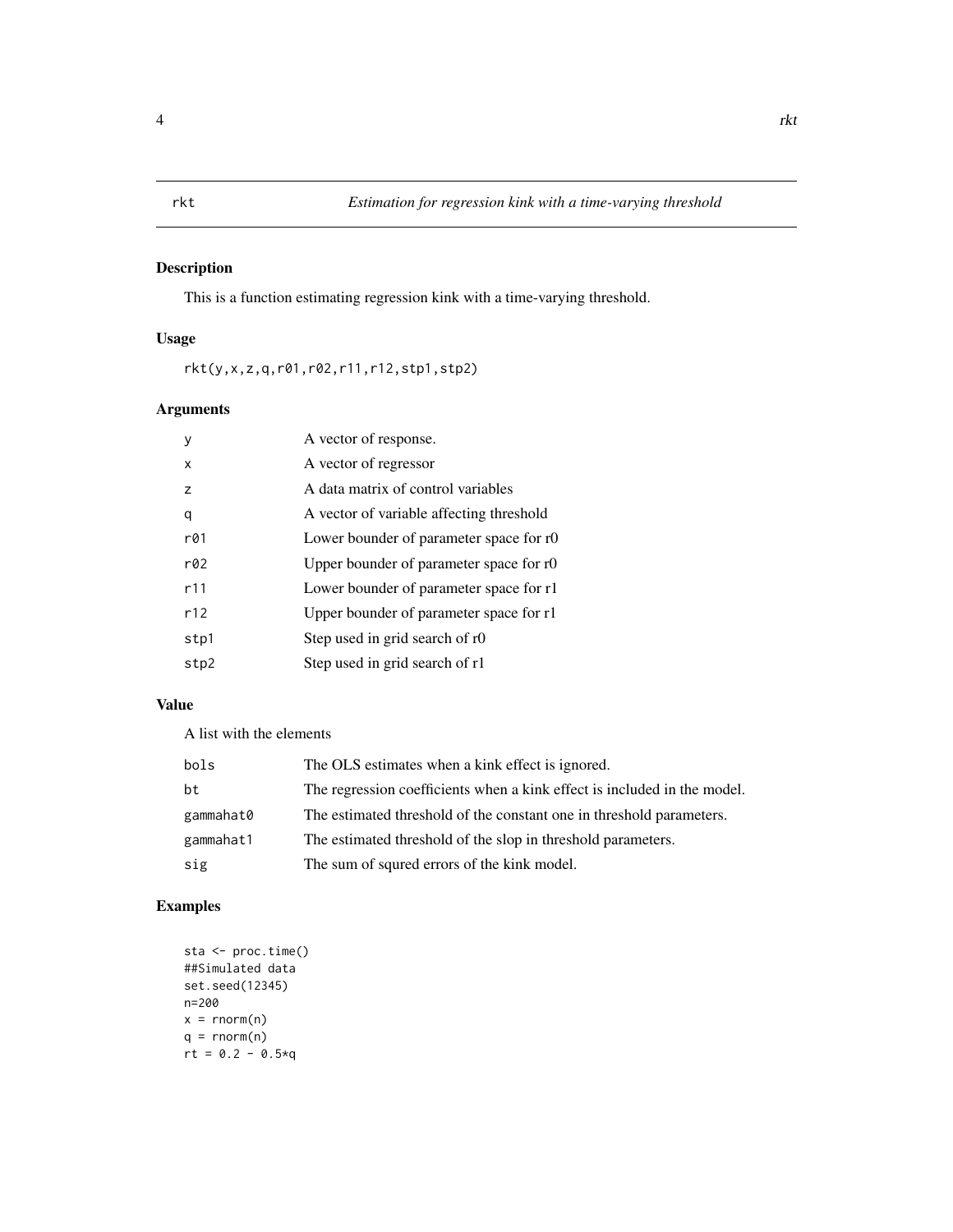```
z = \text{norm}(n)x1 = cbind(neg.part(x-rt),pos.part(x-rt),z)
b0 = c(1, 2, 1)y = b0[1]*x1[,1]+b0[2]*x1[,2]+b0[3]*x1[,3]+ rnorm(n)
```

```
# set grid search paramaters
r01 = 0r02 = 2stp1 = 0.1r11 = -10r12 = 5stp2 = 0.1# estimate the model with a state-dependent threshold
est1 <- rkt(y,x,z,q,r01,r02,r11,r12,stp1,stp2)
```

```
proc.time() - sta
```